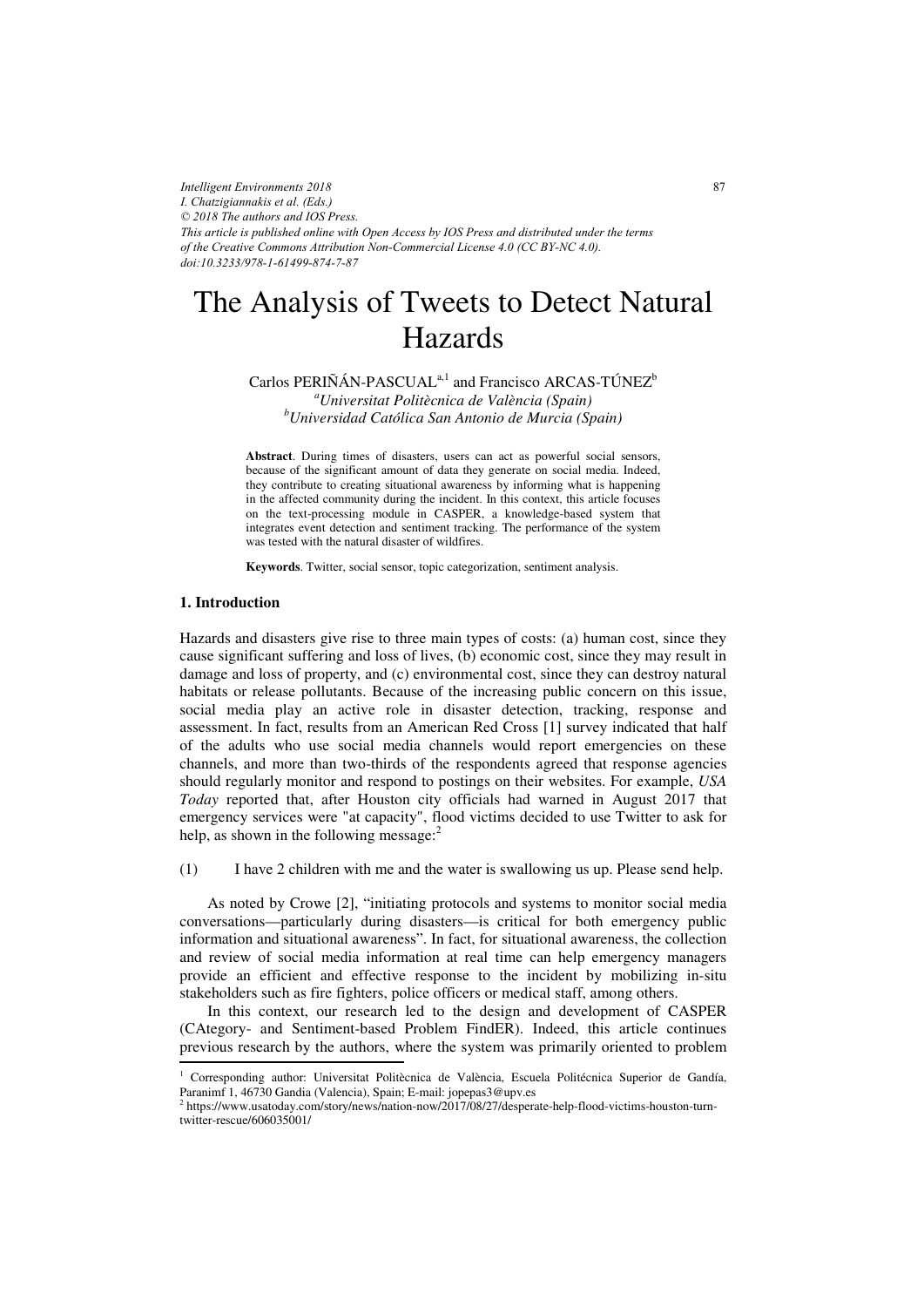detection with Spanish tweets [3]. Following a symbolic approach to topic categorization and sentiment analysis, this new version of CASPER involves not only constructing further resources to analyze English micro-texts but also, and most importantly, enhancing the system to specifically detect hazardous and critical situations that could help guide emergency managers in decision making. According to the EU Vademecum on civil protection, $3$  disasters fit into two broad categories: natural disasters (e.g. avalanches, earthquakes, floods, forest fires, hurricanes, storms, tsunamis, and volcanic eruptions) and man-made disasters (e.g. chemical spills, industrial accidents, marine pollution, war and terrorist attacks). This article evaluates the performance of CASPER in relation to the environmental hazard of wildfires. The remainder of this article is organized as follows. Sections 2 and 3 briefly describe some works related to social sensors and the approach of our research, respectively. Section 4 explores the knowledge base developed for the system, whereas Section 5 provides an account of the procedure to detect hazards from micro-texts. Finally, Section 6 evaluates the research, and Section 7 presents some conclusions.

# **2. Related work**

The use of social sensors for the development of emergency response systems has become a relevant research topic over the last decade [4]. Sakaki et al. [5, 6] presented one of the first applications to use Twitter as a medium for social sensors to detect realtime events. They devised a support vector machine (SVM) classifier of tweets based on features such as the keywords in a tweet, the number of words, and their context. Moreover, a probabilistic spatio-temporal model was used to find the center of the event location. As a result, they developed a reporting system to promptly notify people of earthquakes in Japan. Likewise, Liu et al. [7] described a tweet-based system used by the U.S. Geological Survey to rapidly detect widely felt seismic events. The algorithm essentially scans for significant increases in tweets containing the word "earthquake", or its equivalent in other languages, and sends alerts with the detection time, tweet text, and the location where most of the tweets originated. It is important to note that most of these systems are trained to detect a single or a few events, e.g. grassfires and floods [8] or swine flu [9], among others.

# **3. The approach**

-------------------------------------------

In this research, hazard detection is going to be addressed as an issue of classification, being comprised of two complementary tasks: topic categorization and sentiment analysis. In this regard, researchers are likely to take one of the following two approaches: a machine learning approach, which is usually implemented through a supervised method, and a symbolic approach, which is primarily based on a knowledge base. A supervised machine-learning method (e.g. Naïve Bayes or SVM) requires a training dataset, that is, a collection of text data that have been manually annotated as positive or negative with respect to the target event (i.e. the hazard). This training dataset should not only be carefully tagged but also be sufficiently large and representative, which actually conflicts with the development of a system like CASPER, which is intended to classify new tweets on the ground of multiple hazards. The effort to expand a given training dataset to fit new categories makes the portability

----------

<sup>-</sup>----<sup>3</sup> http://ec.europa.eu/echo/files/civil\_protection/vademecum/index.html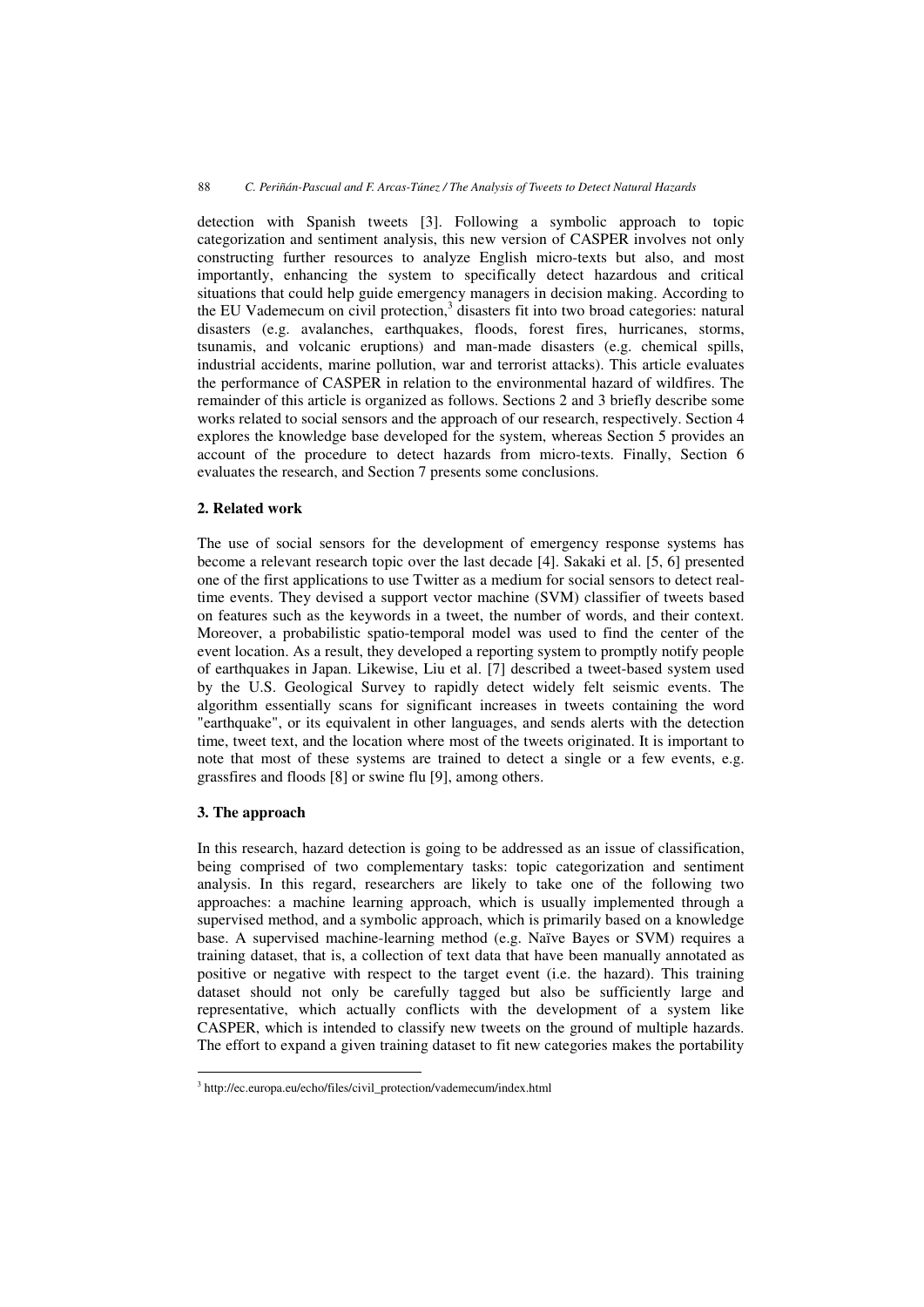of the system to new domains a non-trivial task. This fact actually became a great challenge for the performance of the system, since "successful results depend to a large extent on developing systems that have been specifically developed for a particular subject domain" [10]. For this reason, the solution was aimed at dealing with hazard detection from a knowledge-based approach.

#### **4. The knowledge base**

The degree of success of knowledge-based approaches is closely dependent on the quality and coverage of the lexical resources involved in the system. This section describes the most important resources that were built for our research, i.e. HAZARD, EMERGENCY, SENTIMENT, NEGATION, MODIFIERS and ABBREVIATIONS.

## *4.1. Hazard, Emergency and Sentiment*

CASPER has been designed for two scenarios, i.e. (i) problem detection in general, and (ii) hazard detection in particular. This article is concerned with the latter, which is more likely to take place when tweets are submitted to an emergency management agency, where they should be automatically classified on the basis of the type of incident and the level of emergency. The hazard-detection mode requires three types of lexicon, i.e. HAZARD, EMERGENCY and SENTIMENT, which are briefly described in the remainder of this section.

HAZARD holds lexical descriptors for each hazard (e.g. flood, hurricane, etc), so that their presence in micro-texts leads to topic categorization. For example, some of the descriptors of *wildfire* are *burn, flame*, *grassfire* or *inferno*.

EMERGENCY takes the form of a collection of words that are not specific to any given hazard but are commonly perceived as lexical triggers to activate an emergency response. This dataset was constructed from the keywords in CrisisLex [11] and EMterms [12] after stopwords were removed and was expanded by means of morphological derivation. For example, some of the words in EMERGENCY are *accident*, *dead* or *victim*.

SENTIMENT contains those words that are related to a single sentiment (i.e. positive or negative) regardless of the context in which they are used. This dataset originated from SentiWordNet [13, 14]. SentiWordNet is the result of automatically annotating all synsets (i.e. synonymous sets of words) in English WordNet 3.0 according to their degrees of positivity, negativity and objectivity, where each of the three scores ranges from 0 to 1 and the sum of the three scores is 1 for each synset. In particular, SENTIMENT was originally populated with (i) positively marked words extracted from those terms whose positive score is equal to or higher than 0.8 and the negative score is 0 in SentiWordNet, and (ii) negatively marked words extracted from those terms whose negative score is equal to or higher than 0.8 and the positive score is 0 in SentiWordNet. Those words semantically linked to the resulting synsets were also taken into consideration. Finally, we manually validated the dataset, because it cannot include ambiguous nor context-dependent polarity words. On the one hand, there are words whose polarity is ambiguous when considered out of context, since not all their meanings reflect the same type of sentiment. For example, this is the case of *lofty*, whose sense of "morally good" is positive but its sense of "arrogant" is negative, as illustrated in (2) and (3), respectively.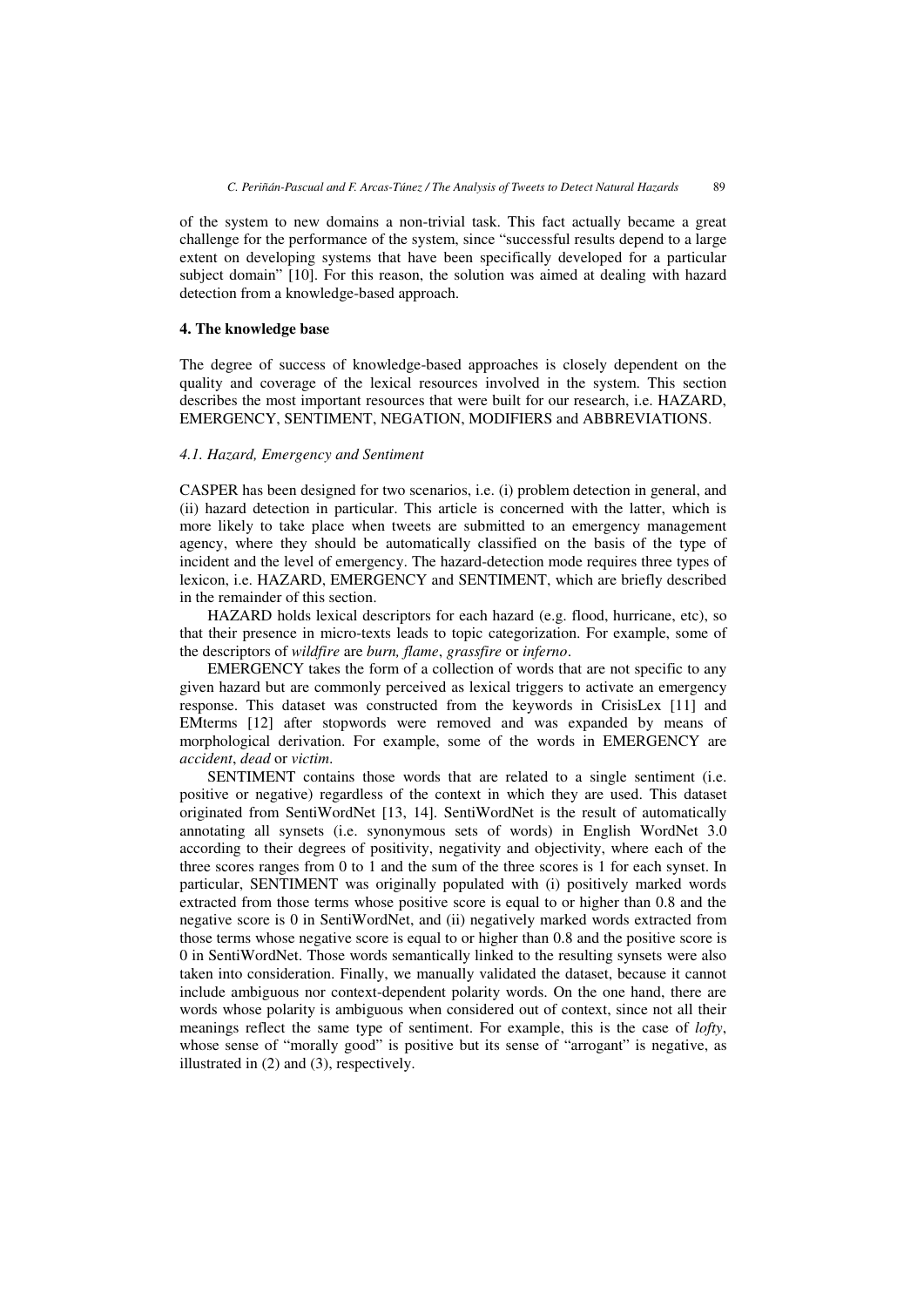- (2) She was a woman of large views and lofty aims.
- (3) He has such a lofty manner.

On the other hand, there are words whose polarity depends on the context, rather than on the meaning. For example, *long* refers to "a large amount of time" in both (4) and (5), but it becomes a positively marked word in the former and a negatively marked word in the latter.

- (4) The battery of this camera lasts very long.
- (5) This program takes a long time to run.

Therefore, words such as *lofty* and *long* are not included in SENTIMENT. By contrast, some of the words that are actually found in this dataset are *admirably, glad, support* [positive] or *cruel, grief, wreck* [negative].

It should be pointed out that some of the words in HAZARD and some of the words in EMERGENCY can also be found in SENTIMENT. However, no word in HAZARD can be included in EMERGENCY, and no word in EMERGENCY can be included in HAZARD.

## *4.2. Negation and Modifiers*

NEGATION and MODIFIERS compose the main source of knowledge for valence shifters [15], i.e. words and phrases that can affect the values of the hazard, emergency and sentiment attributes of the ngrams in the micro-text.

NEGATION holds negative cues, where most of them can invert the truth value of phrases or sentences (e.g. *lack of*); however, we also found a few of them that do not actually convey negation (e.g. *nothing but*). Therefore, negative cues are classified as negative or non-negative, in addition to specifying the direction of their scope (or impact region), i.e. following or preceding the valence shifter. Negative cues were extracted from different resources: the SFU review corpus [16], Morante's [17] analysis of the negation cues that occur in the BioScope corpus [18], Morante et al.'s [19] analysis of the negation cues that occur in two Conan Doyle's stories (i.e. *The Hound of the Baskevilles* and *The Adventure of Wisteria Lodge*), and NegEx triggers  $[20]$ <sup>4</sup>

The valence shifters in MODIFIERS are classified as intensifiers or diminishers, i.e. expressions that increase or decrease, respectively, the degree of polarity of the ngrams to which they modify (e.g. *barely*, *significantly* or *very*). The scope of modifiers must also be determined. Modifiers were collected from the English grammar [21].

## *4.3. Abbreviations*

------------------------

ABBREVIATIONS holds the abbreviations (and their full forms) that are commonly used in social media, such as *btw* -> *by the way* or *thx* -> *thanks*.

----------------------------

<sup>-</sup>-----4 NegEx triggers can be downloaded from

https://github.com/mongoose54/negex/blob/master/negex.python/negex\_triggers.txt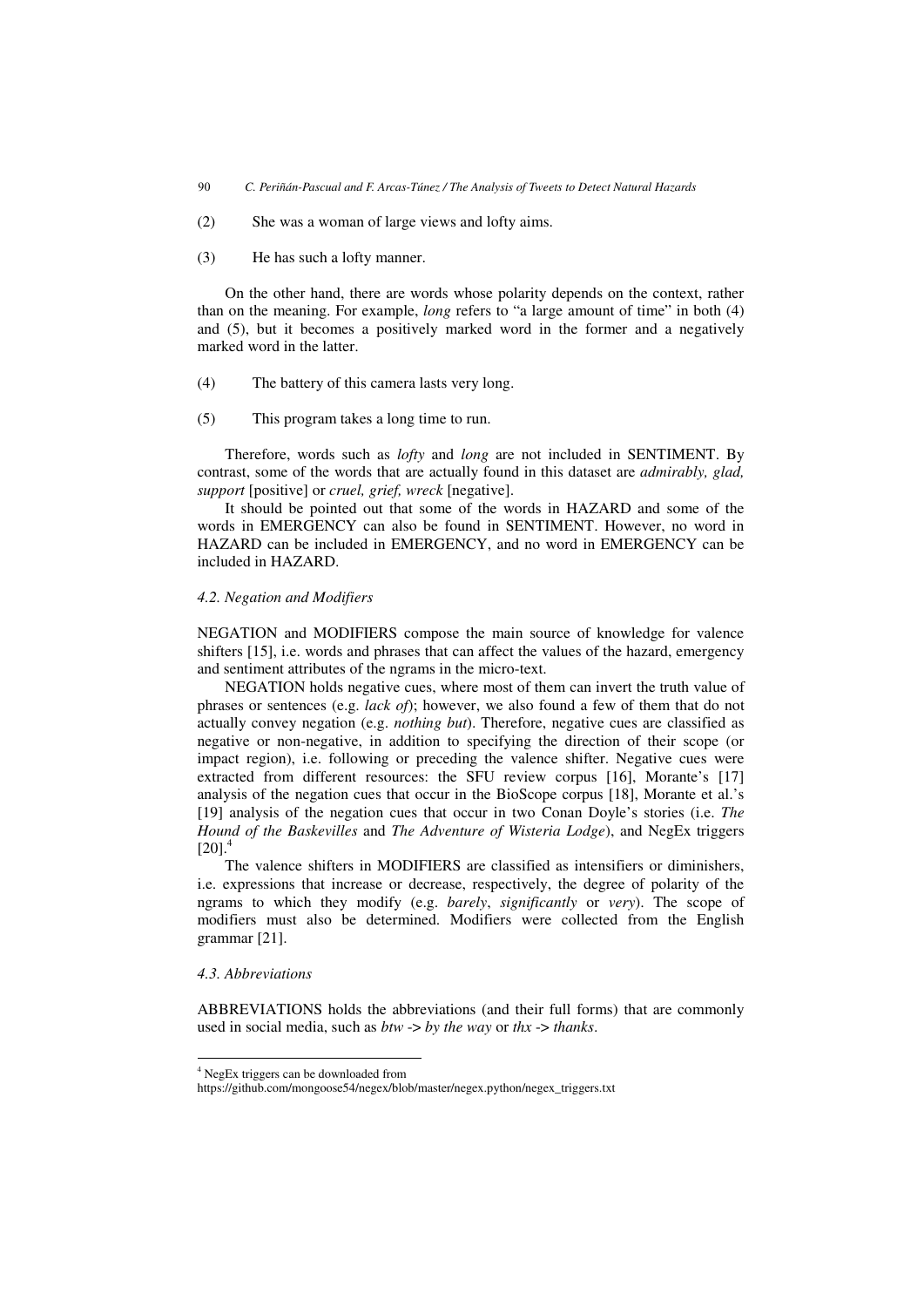#### **5. Discovering hazards with CASPER**

This section describes the seven stages that take place in CASPER when trying to assign a score to a given tweet in relation to its degree of relatedness with hazards.

In the first stage, the tweets are pre-processed to produce clean texts for natural language processing: (i) reduction of a sequence of three or more repeated characters by means of regular expressions (e.g. gooooood -> good), (ii) spell checking with NHunspell,<sup>5</sup> a library that implements Hunspell [22] for the .NET platform, (iii) transformation of abbreviations into their full-word equivalent with the aid of ABBREVIATIONS, and (iv) removal of hashtags (i.e. any word starting with  $\#$ ), references (i.e. usernames headed by @) and URL links by means of regular expressions.

In the second stage, each micro-text is split into sentences, and then each sentence is tokenized and POS-tagged by using the Stanford Log-linear Part-Of-Speech Tagger.<sup>6</sup> At this point, a tweet is represented as the vector  $T_m = (w_{m1}, w_{m2}, \dots w_{mp})$ , where  $w_{mn}$ represents an object for every word that occurs in the tweet and *p* is the total number of words. Each *wmn* is defined with attributes such as the position in the micro-text, the word form, the lexeme, the POS, the hazard  $(h)$ , the emergency  $(e)$  and the sentiment (*s*), where the values of the latter three are discovered in the next stages. We employed the LemmaGen library for lemmatization  $[23]$ .<sup>7</sup>

The third stage consists in detecting significant ngrams with respect to a given hazard. The weight 1 is assigned to the attribute *h* of every  $w_{mn}$  in  $T_m$  whose ngram is found in HAZARD, together with its corresponding POS. The default value is 0.

The fourth stage is aimed at discovering emergency-related ngrams. The weight 1 is assigned to the attribute *e* of every  $w_{mn}$  in  $T_m$  whose ngram is found in EMERGENCY, together with its corresponding POS. The default value is 0.

The fifth stage consists in detecting significant ngrams with respect to the sentiment. Thus, the system attempts to assign the values  $+1$  or  $-1$  (for positively and negatively marked ngrams, respectively) to the attribute  $s$  of every  $w_{mn}$  in  $T_m$  according to the polarity of the ngram in SENTIMENT, where the POS of the ngram is also taken into consideration. The default value is 0.

In the sixth stage, valence shifters are applied to neighbouring words within the micro-text. Negation cues make all the ngrams involved in their scope be no longer significant for hazard, emergency and sentiment, so the values of their attributes *h*, *e* and *s* are re-computed to 0. By contrast, intensifiers and diminishers change the degree of polarity of the ngrams involved by multiplying the values of the above attributes by 3 or 0.5, respectively. Whereas negation cues are applied to all the words within the scope, modifiers act only on the first polar expression that is found in the scope. The impact region of the valence shifters is three words, where the direction of this scope is determined by the information included in NEGATION and MODIFIERS.

In the final stage, a problem-relatedness perception index (PPI) is calculated not only to measure how reliable we can feel that a given tweet deals with a problem about a given hazard but also to set alert thresholds from which the severity of the problem could be rated. The computation of the PPI involves three steps. On the one hand,

------

-----------------------------------------------

<sup>-</sup>----<sup>5</sup> NHunspell was downloaded from https://sourceforge.net/projects/nhunspell/

<sup>6</sup> The Stanford POS Tagger was downloaded from https://sergey-

tihon.github.io/Stanford.NLP.NET/StanfordPOSTagger.html

<sup>7</sup> LemmaGen was downloaded from http://lemmatise.ijs.si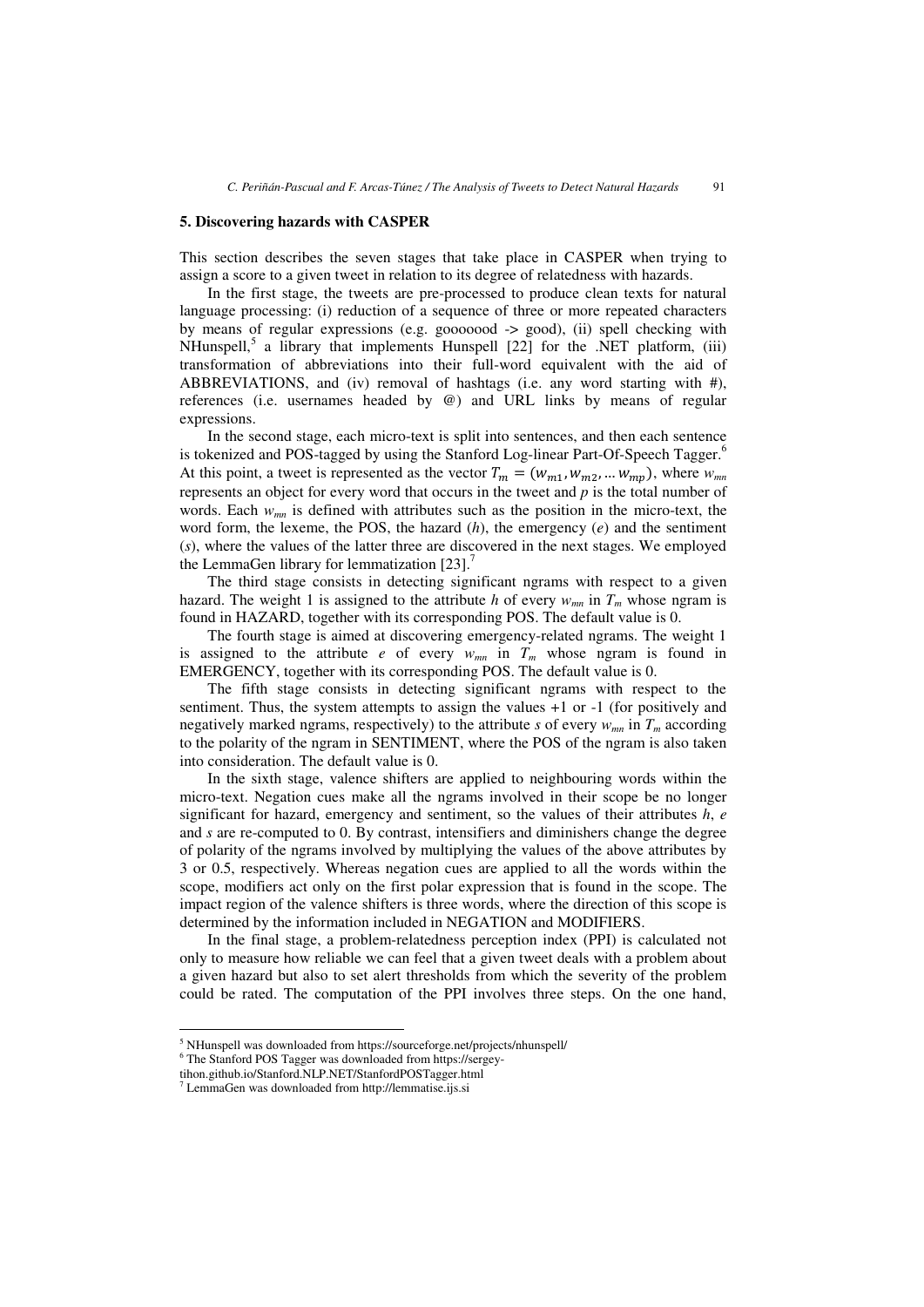considering that the lexical descriptors for a given hazard form a vector of features (i.e.  $f_1, f_2, \ldots, f_k$ , cosine similarity is used to assess the degree of relatedness between the tweet and the hazard. Since we deal with the binary values of the attribute *h* and the number of distinct hazard-related ngrams in the tweet  $T_m$  is equal to or less than the number of lexical descriptors for the hazard, the hazard-relatedness function can be simplified to the Eq. (1).

$$
rel_h(T_m) = \frac{\sum_{n=1}^p w_{mn}}{\sqrt{\sum_{n=1}^p w_{mn} \times \sqrt{\sum_{j=1}^k f_j}}}
$$
(1)

Therefore, a tweet is related to a given hazard if the similarity score is greater than 0. On the other hand, a logit scale is used to compute the sentiment score, as shown in the Eq. (2).

$$
rel_s(T_m)' = \log\left(\frac{P+0.5}{N+2D+0.5}\right)
$$
  
if  $rel_s(T_m)' < 0$ , then  $rel_s(T_m)'' = -rel_s(T_m)'$   
otherwise,  $rel_s(T_m)'' = 0$  (2)

where *P* and *N* refer to the total value of positively and negatively marked ngrams in *Tm*, respectively (calculated from the attribute *s*), and *D* refers to the number of emergency-oriented words in  $T_m$  (calculated from the attribute  $e$ ). The normalized value is derived from the Eq. (3).

$$
rel_s(T_m) = 1 - \frac{1}{\log (rel_s(T_m)^{t+2})}
$$
(3)

Finally, as shown in the Eq. (4), the PPI is computed as the geometric mean of the values returned by  $rel_h$  and  $rel_s$  so as to reach a proportional compromise between topic categorization and sentiment analysis.

$$
PPI(T_m) = \sqrt{rel_h(T_m) * rel_s(T_m)}
$$
(4)

## **6. Evaluation**

----------------------------------------------------------

This research was evaluated with a corpus of 1,200 tweets posted during a devastating series of wildfires that occurred in Colorado throughout June, July and August 2012 [24].<sup>8</sup> The tweets in this dataset were labeled by crowdsourcing workers according to three parameters: informativeness (e.g. related and informative, related but not informative, not related, or not applicable), information type (e.g. affected individuals, infrastructure and utilities, donations and volunteering, caution and advice, sympathy and support, other useful information, not applicable, or not labeled), and information source (e.g. eyewitness, government, NGOs, business, media, outsiders, not applicable,

<sup>&</sup>lt;sup>8</sup> The dataset was downloaded from https://github.com/sajao/CrisisLex/tree/master/data/CrisisLexT26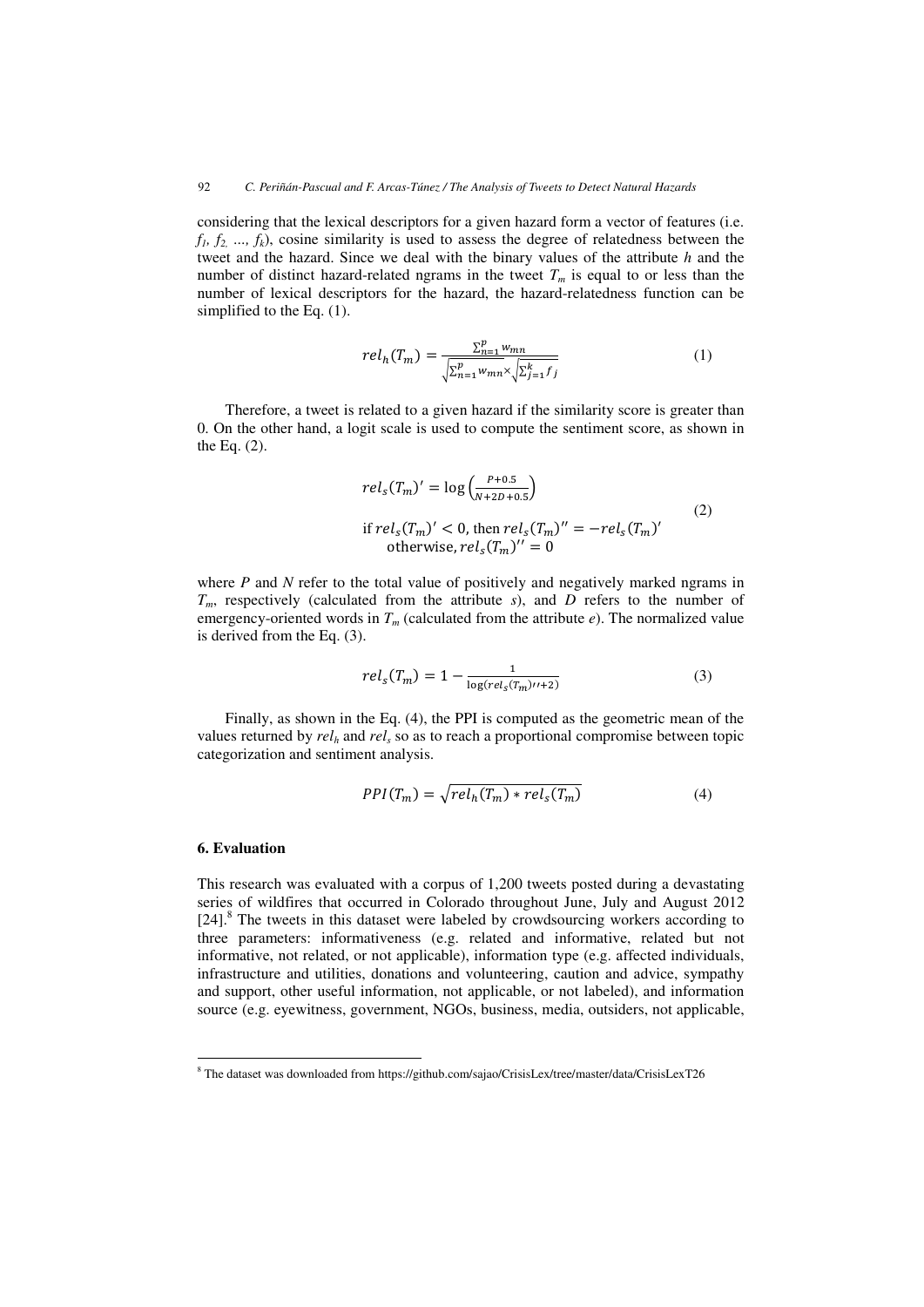or not labeled). Table 1 presents the distribution of tweets with respect to informativeness, which is the only parameter relevant to the research in this article.

|        | <b>Related</b><br>informative | and | Related<br>informative | but | not | Not related | Not applicable | Total |
|--------|-------------------------------|-----|------------------------|-----|-----|-------------|----------------|-------|
| Tweets | 685                           |     | 268                    |     |     | 238         |                | .200  |

**Table 1.** Informativeness in the 2012 Colorado wildfires dataset.

At first sight, it might be thought that only "related and informative" tweets could really be useful for the task at hand, since they are supposed to be the only ones that help understand the crisis situation on the ground. However, this proved to be a rather subjective category, as shown in examples (6) and (7), which were manually categorized as "related and informative" and "related but not informative", respectively.

(6) Theres like 7 fires in colorado right now....

(7) Ack! A fire now in Boulder!

In this experiment, CASPER managed to identify 633 fire-related tweets, whose distribution with respect to informativeness and PPI scores is shown in Table 2 and Figure 1, respectively.

|        | <b>Table 2.</b> Informativeness in the experiment results. |                 |              |            |               |
|--------|------------------------------------------------------------|-----------------|--------------|------------|---------------|
|        | <b>Related and</b>                                         | Related but not | Not related  | <b>Not</b> | Total         |
|        | informative                                                | informative     |              | applicable |               |
| Tweets | 474 (74.88%)                                               | 146 (23.06%)    | $12(1.90\%)$ | 1 (0.16%)  | 633 $(100\%)$ |



Figure 1. PPI scores in the experiment results.

We employed precision to evaluate the performance of the system, as formulated in Eq. (5).

$$
Precision = \frac{TP}{TP + FP}
$$
 (5)

Precision is a key issue in the development of emergency-response systems, since an excessive number of false-warning messages can increase anxiety in decision makers, forcing them to allocate unnecessary resources to monitor problems that are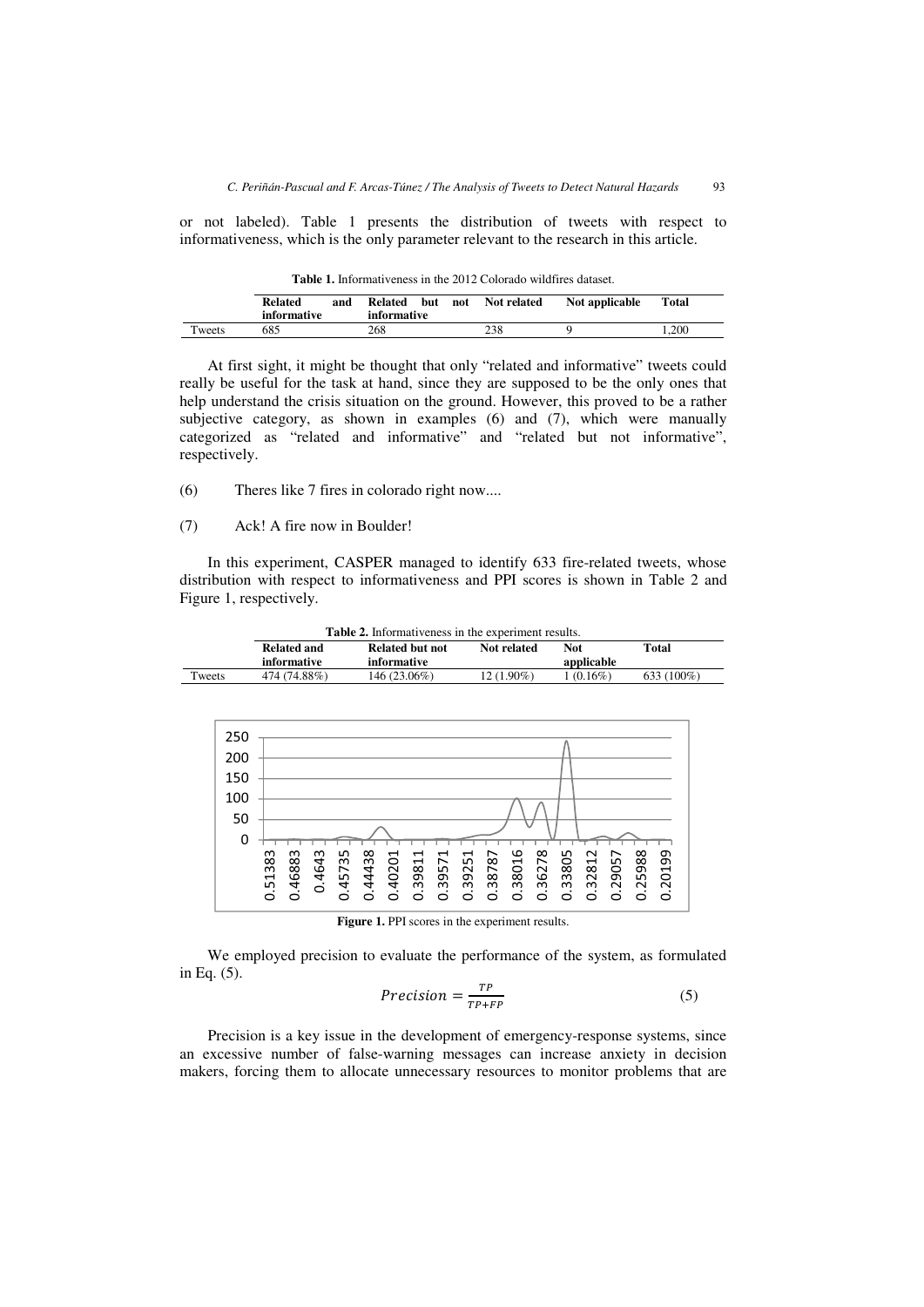not indeed actual problems. The manual validation of the results revealed that precision was 0.8073. To prioritize hazardous and critical situations for effective emergency management, we chose to automatically rank tweets by arranging them from the highest PPI score (i.e. 0.51383) to the lowest PPI score (i.e. 0.20199), whose corresponding micro-texts are shown in the examples (8) and (9), respectively.

- (8) Colorado fire: 41,140 acres burned, 1 dead: Firefighters were hoping to get control Tuesday of a fast-moving wildfire in northern Colorado
- (9) Please RT! Help My Friends in CO .Great way to help support Colorado Fire

To this end, we employed five ranges (i.e. R1-R5) to organize the 33 distinct PPI scores. Figure 2 serves to illustrate the amount of tweets found within each range for each informativeness value.



**Figure 2.** Informativeness in PPI ranges.

It can be noted that the graph lines in Figure 2 reflect a gradual distribution of informativeness, which is in line with the discriminating power of positioning critical situations at the top of the rank, while minor or non-existing problems concentrate closer to the bottom of the list. This is demonstrated in Table 3, which shows the cumulative precision along the ranges, together with the number and percentage of tweets in each range.

| Table 3. Cumulative precision in PPI ranges. |                  |               |  |  |
|----------------------------------------------|------------------|---------------|--|--|
| Range                                        | <b>Precision</b> | <b>Tweets</b> |  |  |
| R <sub>1</sub>                               | 0.9074           | 54 (8.53%)    |  |  |
| $R1-R2$                                      | 0.8984           | 128 (20.22%)  |  |  |
| $R1-R3$                                      | 0.8913           | 230 (36.33%)  |  |  |
| $R1-R4$                                      | 0.8627           | 357 (56.40%)  |  |  |
| $R1-R5$                                      | 0.8073           | 633 (100%)    |  |  |

In this manner, for example, when CASPER retrieves the top-ranked 128 tweets, i.e. about 10% of the 1,200 tweets analyzed, precision is near 0.9, which contributes to developing an effective notification system for emergency managers.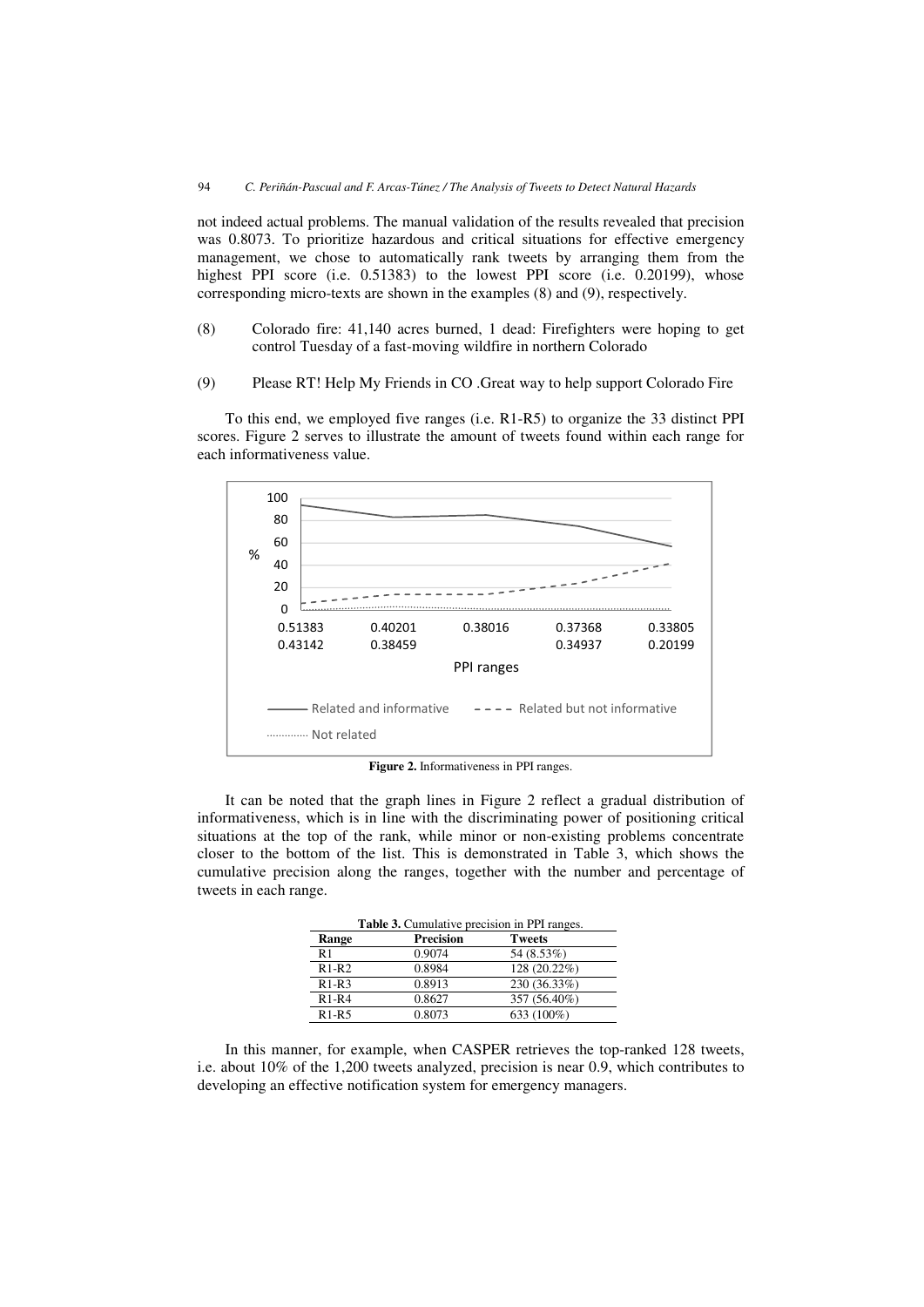Figure 3 displays the duration of the ten wildfires that occurred in Colorado throughout June and July 2012 (horizontal bars). The dashed line represents the average PPIs derived from the tweets submitted on each date (vertical bars). This chart demonstrates that the peak areas of PPI are located in the first halves of the two most destructive fires: High Park (9 June–30 June) and Waldo Canyon (23 June–8 July).



#### **7. Conclusion**

During and after disasters, people use microblogging services (e.g. Twitter or Facebook) to communicate actionable information that can help emergency responders gain situational awareness. In this regard, we described both the knowledge base and the natural language processing techniques that allowed us to develop a system that serves not only to classify micro-texts according to particular types of hazards but also to compute a score (PPI) for each micro-text to assess the disaster impact (i.e. damage to people, property or environment). Indeed, the evaluation of the research demonstrated that PPI scores can be used to effectively select the most relevant tweets to emergency response and recovery.

#### **Acknowledgments**

Financial support for this research has been provided by the Spanish Ministry of Economy, Industry and Competitiveness, grant TIN2016-78799-P (AEI/FEDER, EU), and by the Spanish Ministry of Education and Science, grant FFI2014-53788-C3-1-P.

## **References**

[1] American Red Cross. *Social Media in Disasters and Emergencies*, 2010 Available at: